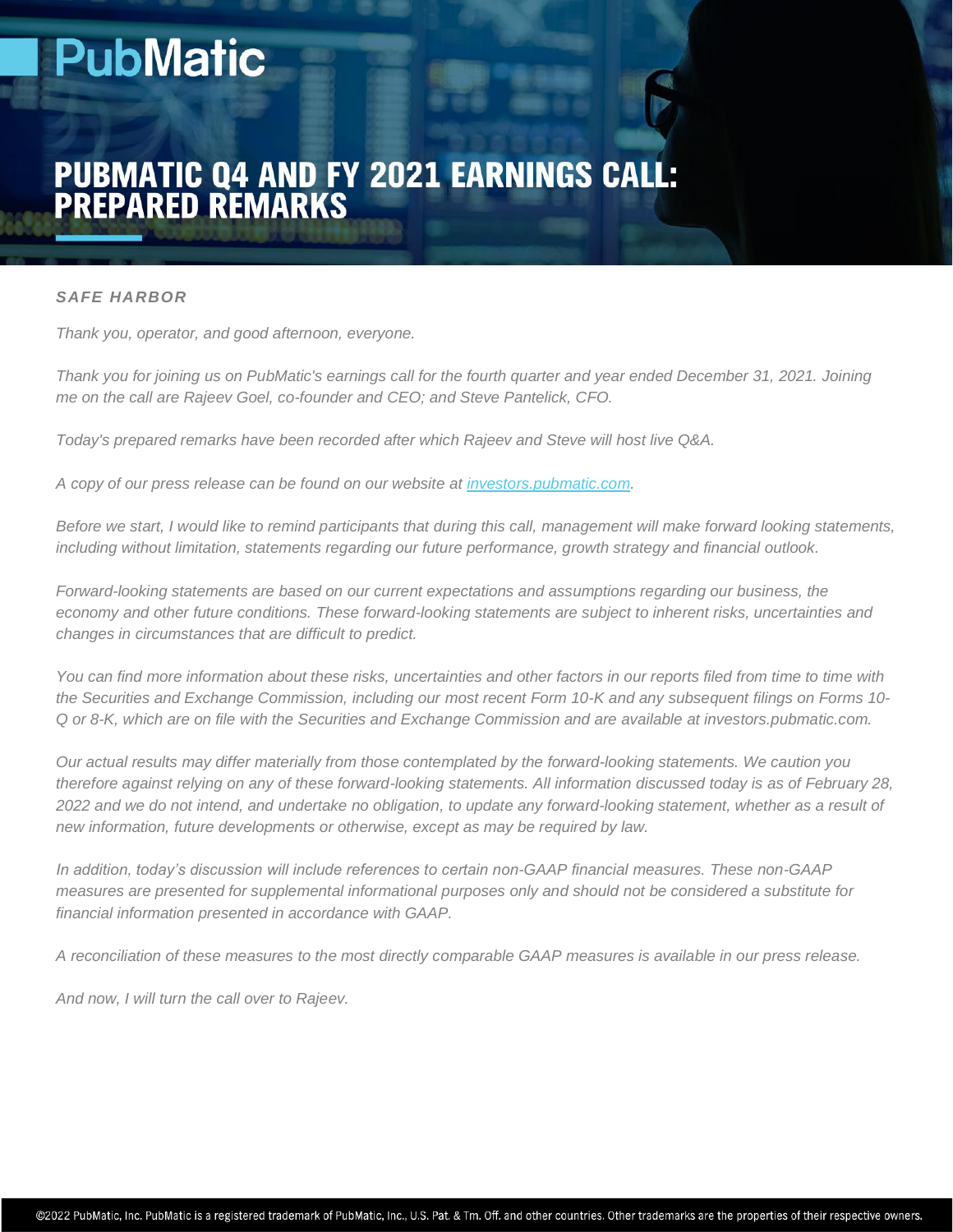## CEO REMARKS

Thank you, Stacie, and welcome, everyone. It's an exciting time at PubMatic as we continue to deliver an incredible combination of durable, high growth revenue and profitability. While we have grown significantly in the past year, I'm most excited about the number and magnitude of growth opportunities in front of us.

We delivered record fourth quarter organic revenue of \$75.6 million, up 34%. We also delivered a strong Adjusted EBITDA margin of 51%, placing our performance over double the Rule of 40 benchmark for the fifth consecutive quarter. These results illustrate the value of our unique infrastructure-driven approach coupled with a usage-based software model that leads to an ability to grow our market share while delivering an incredible combination of growth and profitability.

For the full year, we delivered 53% organic revenue growth, a significant increase over 31% in 2020. We delivered 25% GAAP net income margin, or \$56.6M, with adjusted EBITDA margin of 42%. Our profit margin demonstrates the leverage in our model and provides us with a strong foundation for continued investment and market share gains. We ended the year with a record \$88.7 million generated in cash from operations.

#### **GAINING SHARE VIA THE PUBMATIC FLYWHEEL**

These results reflect PubMatic's significant share gains in a rapidly growing market.

In 2021, the digital advertising market grew 31%, almost double the pre-pandemic growth level, with double-digit spend increases expected again in 2022. Latest projections show that growth in digital advertising is not a pull-forward, but rather reflects permanent consumer behavior changes, in part due to the pandemic. For example, banking is predicted to move more online evidenced by the closure of a record 2,900 branches in the US last year. And grocery ecommerce is projected to grow over 17% annually over the next four years as consumers flock to online grocery shopping. These changes have increased our addressable market opportunity considerably.

PubMatic is committed to delivering the digital advertising supply chain of the future where both publishers and buyers can maximize value. As an independent technology company, focused on the best interests of publishers, we provide a platform that connects disparate parts of the ecosystem with robust audience addressability solutions and cross-screen targeting that power the open internet. And our infrastructure-driven approach is delivering superior outcomes and cost efficiencies that both our customers and we benefit from.

The more value our platform delivers, the more our customers use our technology. This generates more high-margin revenue for us, which we continuously re-invest in innovation and growth.

The competitive advantages we derive from our infrastructure, combined with our usage-based software model, are driving PubMatic's outsized growth rate well ahead of the market. At the time of our IPO we estimated our market share to be 2-3%. Updated industry data now estimates our market share to be 3-4% as of December 31, 2021. A shift in 1 percentage point over the course of a year is quite significant given the large and growing total addressable market and reflects the increasing value we are delivering to our customers. Over the long term, our objective is to grow our market share to 20% plus.

Our key growth drivers – supply path optimization, omnichannel formats and channels, audience addressability and global expansion – are driving increased usage of our platform and long-term growth opportunities.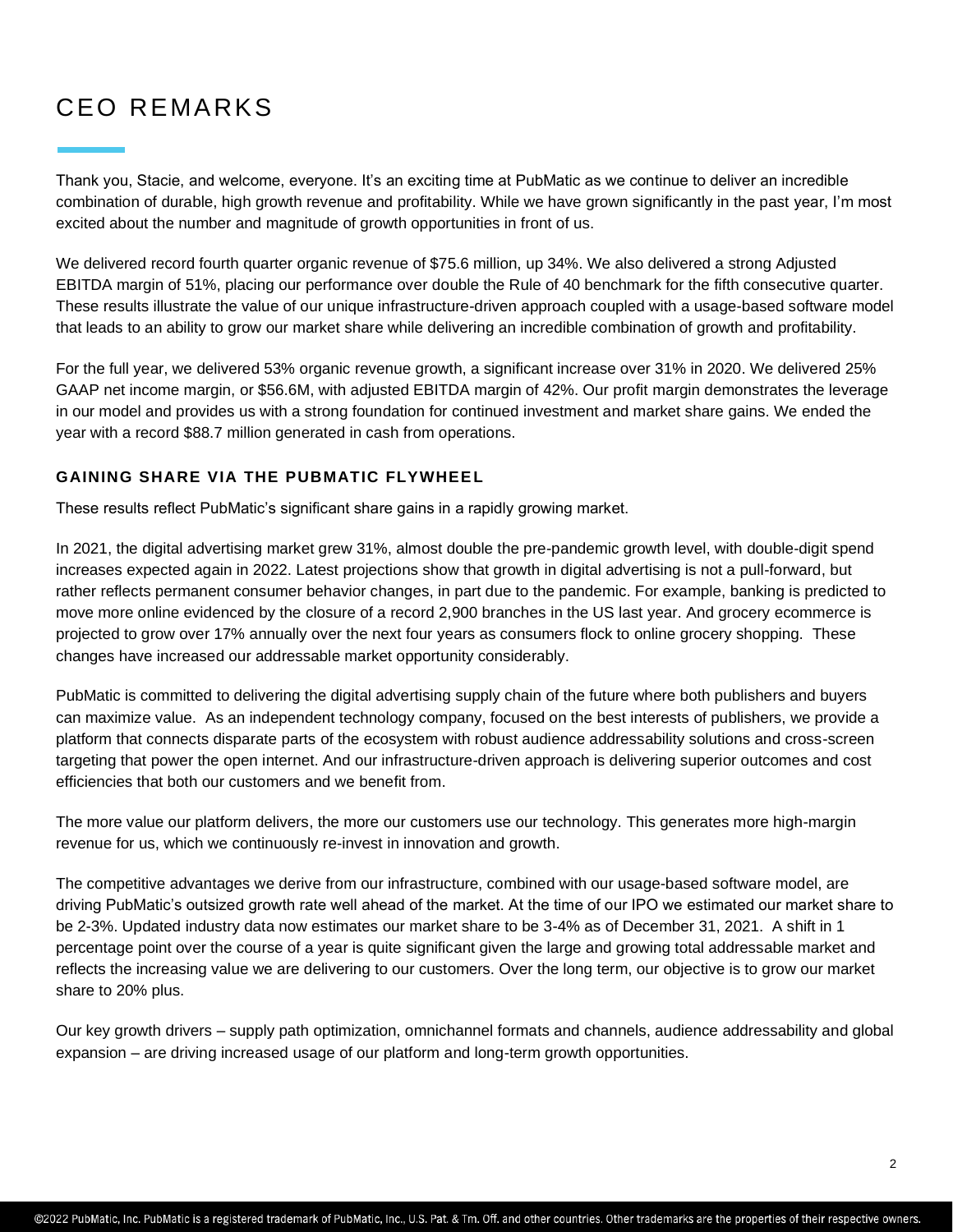#### **SUPPLY PATH OPTIMIZATION**

We pioneered Supply Path Optimization several years ago. Buyers are continuously looking for ways to optimize ad spend through robust targeting, direct technology integrations and workflows, and premium ad inventory across channels and formats. The investments we make in these areas create a long-term strategic partnership that aligns buyers' success with our success. The outcome is increased utilization of our platform with more predictable, sticky revenues. At the end of 2021, we grew the number of SPO partners by 44% over the prior year. In fact, over a quarter of activity on our platform is now via SPO agreements, up from approximately 10% at the beginning of 2020.

#### **OMNICHANNEL**

Our omnichannel approach enables us to match buyer needs to publisher inventory at scale, regardless of device or content type in-use by the consumer. This has proven particularly resilient during the pandemic and as Covid becomes endemic.

Further, high growth channels such as CTV/OTT have expanded our addressable market opportunity and contributed to market share gains. Although just launched in Q3 of 2020, we're seeing tremendous growth in our CTV business, with over 6X growth over Q4 2020. We continue to invest aggressively in scaling a transparent, programmatic marketplace for CTV/OTT while also expanding our capabilities in online video, mobile app, and mobile web.

#### **AUDIENCE ADDRESSABILITY**

A long-term strategic area that we continue to invest in is audience addressability. We have facilitated a growing and robust partner ecosystem on our platform that includes first party data owners, identity solution providers, and contextual data providers to deliver best in class solutions that increase addressability in privacy-safe ways.

Identity Hub is a software solution that allows publishers to seamlessly manage, integrate and configure a multitude of identity solutions, simplifying their workflows and allowing them to connect their valuable audiences with advertiser demand in a privacy-compliant way to drive increased ad revenue. Identity Hub is now broadly deployed across our publisher base. We recently partnered with LiveRamp to measure the impact of Identity Hub and LiveRamp's Authenticated Traffic Solution and found that publishers were able to more than double CPMs and triple fill rates in cookieless browsers like Safari and Firefox.

Audience Encore allows any first party data owner, whether it's a publisher, advertiser, agency, or data provider, to monetize and scale their audience data across our billions of daily ad impressions and generate an incremental high value revenue stream. We recently announced an extended partnership with Samba TV in Australia to bring first-party connected TV data to media buyers across our platform. The partnership helped media agency IPG Matterkind find and engage relevant audiences for a global streaming client's programmatic ad campaign.

We also recently enhanced our platform for contextual targeting, with greater access to and usage of contextual data across CTV, video, mobile app and web. As the use of contextual targeting increases, we are well positioned to support publishers' and buyers' needs to package and monetize contextually targeted impressions both in the open market and private marketplace deals.

We are starting to see momentum build as third-party cookies are deprecated, and we believe the growth in these areas will accelerate. Existing customers are already starting to expand use of our platform through our audience addressability solutions, and we're also seeing these solutions attract new customers to PubMatic.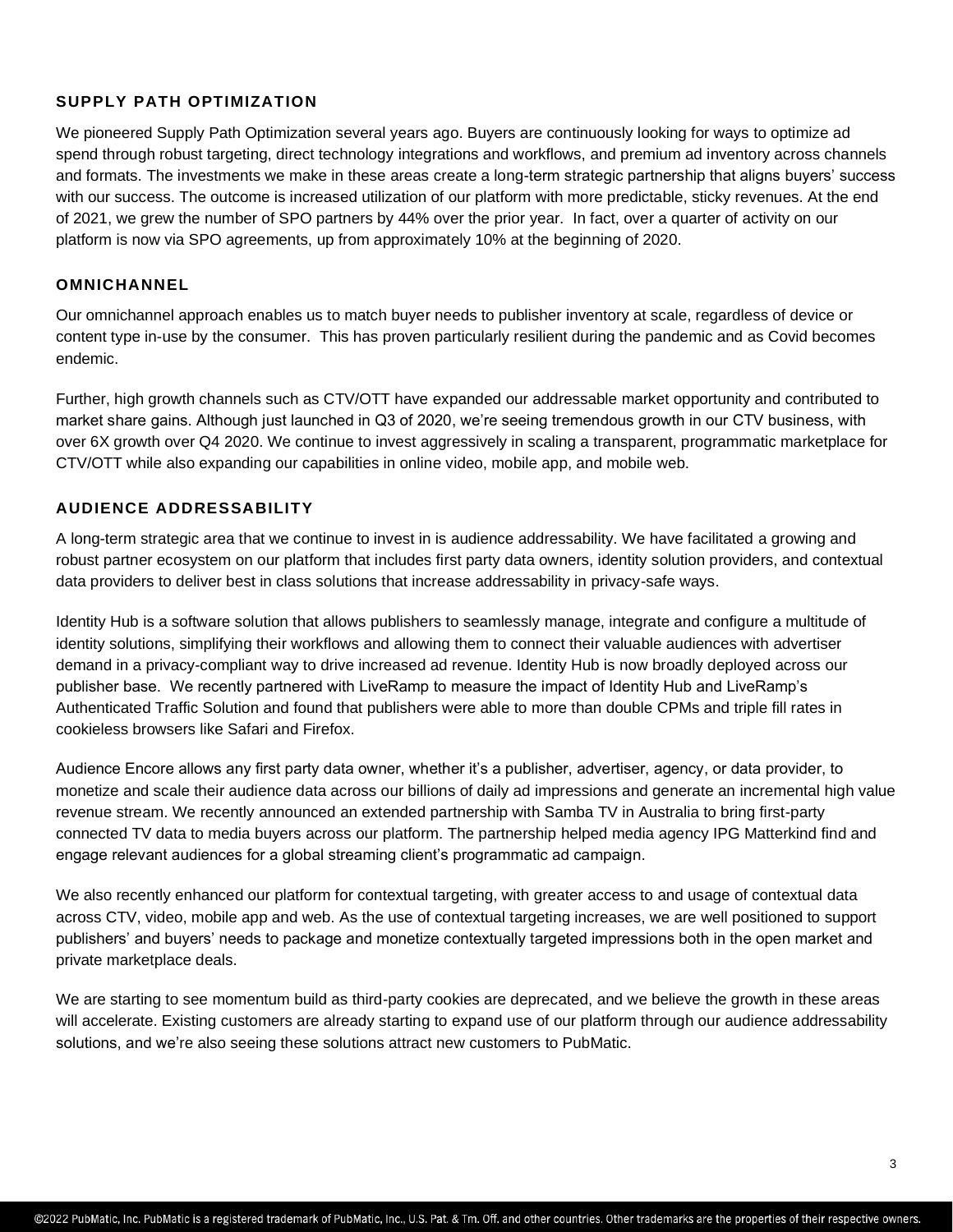It's worth noting that Google's recent announcement of the deprecation of Android Advertising ID in two years is expected to have minimal, if any, impact to our business. We know from prior experience that ad dollars shift to channels where buyers find success and high ROI. Because we're an omnichannel platform, we are able to fulfill ad buyers' needs with other channels such as CTV or mobile web. We saw this same dynamic on our platform when Apple eliminated IDFA with no impact. Second, we expect that our addressability solutions, such as first party data, contextual targeting, and our ongoing work with Google on Topics and Privacy Sandbox, will continue to make Android advertising ROI-positive for certain buyers.

#### **NEW GEOGRAPHIES**

We also continue to expand our platform into new geographies. Last year, we entered South Korea and opened offices in Madrid, Paris and Shanghai. Within China, we are focused on the non-Chinese audiences and inventory from Chinese app developers. Based on our experience and success internationally, we believe our international investments will develop into significant long term growth opportunities.

#### **RETAIL MEDIA**

Further expanding our addressable market is the large opportunity for retail media solutions, which represents over \$140B in global media retail ad spend by 2024, which is comprised of on-site and offsite advertising. We already work with several dozen e-commerce companies as publishers, such as eBay and GAP Advertising, to monetize impressions across their properties. Additionally, e-commerce ad spending is a top five buyer vertical for us. As retailers increasingly prioritize media as a growth driver for their businesses, we see significant opportunity for PubMatic and we intend to invest behind this opportunity. Retail media plays to many of our strengths. As an SSP, we are close to the publisher, or e-retailer, and consumer. We have an omnichannel and global platform complete with a portfolio of addressability solutions including identity, first party data, and contextual solutions. And we have strong buyer relationships from SPO. Our focus is on helping retailers monetize their own media, extend their data offsite to monetize impressions from nonretail publishers, and to optimize ROI for buyers.

#### **INVESTMENTS IN THE FUTURE**

As a provider of specialized cloud infrastructure for digital advertising, innovation and efficiency are key differentiators that enable us to deliver customer value and expand platform usage.

This year, we intend to make substantial new investments based on where we see long term growth potential. These areas include our machine learning and data processing consistent with the evolving nature of addressability towards first party data, identity, and contextual targeting; tools for buyers to expand their Supply Path Optimization implementation on our platform; private marketplace and programmatic guaranteed capabilities for connected TV and online video transactions; and retail media capabilities. These are long term investments that we believe will payoff in increased customer value and market share gains over the next several years. At the same time, we intend to improve efficiency across the company, driving additional infrastructure cost reductions and automation which will allow us to ship software faster and increase the pace of innovation.

Given our decade-plus track record of profitable innovation, we plan to accelerate the growth of our engineering team in order to take advantage of the enormous number of growth opportunities in front of us. Our hiring plans call for doubling our engineering team over the next 12-18 months and we anticipate a record number of software releases as we expand the breadth and depth of our platform.

And lastly, we are expanding our Sales and Customer Success teams around the globe on both the publisher-focused and buyer-focused teams.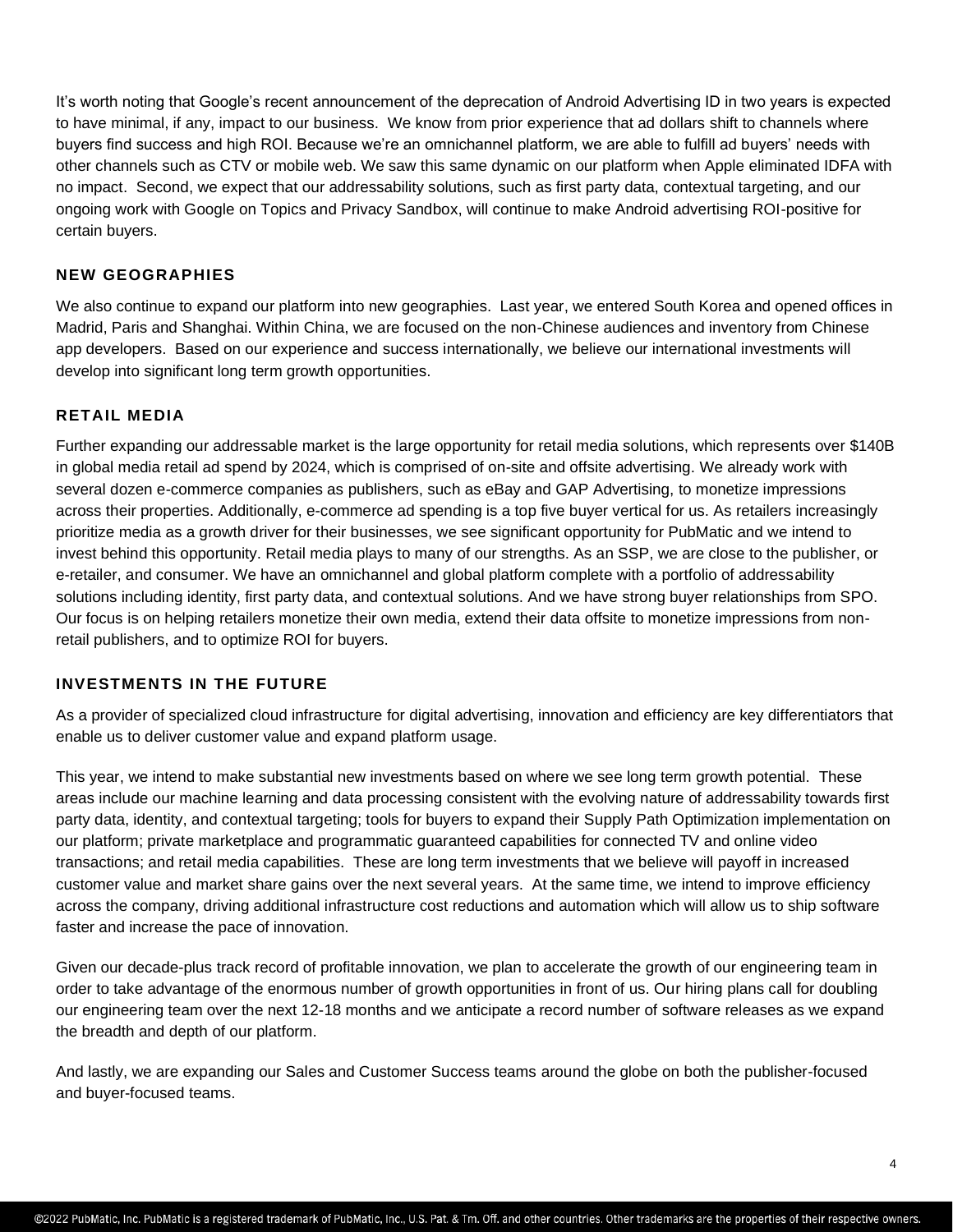#### **CONCLUDING REMARKS**

In summary, our omnichannel and global platform drove significant share gains in a rapidly growing market. We were able to drive increased customer value through a combination of our infrastructure-driven approach to digital advertising, our usage-based software model, and aggressive investment in innovation. I'm incredibly proud of the entire team at PubMatic as we over-achieved virtually every goal we set for ourselves in 2021 and we enter 2022 in a strong position with many growth opportunities in front of us.

Let me now turn it over to our Chief Financial Officer, Steve Pantelick, to provide additional detail.

### CFO REMARKS

Thank you, Rajeev, and welcome everyone.

The fourth quarter capped a superb year for PubMatic.

In our first full year as a public company, we achieved a powerful combination of standout financial results and organic market share gains while investing significantly in the future of our business. As a result of our omnichannel platform, global scale, well-established usage-based model, and outstanding team, we have built a highly productive and resilient company. These factors set us up well for strong results in 2022 and beyond.

In 2021, we delivered \$227 million dollars in revenue, or year over year growth of 53%, almost double market growth.

Looking at our fourth quarter, revenue was a record \$76 million, an increase of 34% year over year. This achievement is particularly impressive considering last year Q4's growth of 64%. Excluding Q4 2020 political spend, Q4 2021 revenue was up 40%.

For the sixth straight year we delivered positive GAAP Net Income, which was \$57 million, a company record. Adjusted EBITDA was \$96 million, or 42% margin, also both company records.

In Q4, our revenue growth combined with the significant leverage embedded in our platform helped us achieve net income of \$28 million, or 37% net margin. Adjusted EBITDA was outstanding at \$39 million, or 51% margin, an increase of 44% over last year's Q4.

#### **REVENUE**

Q4 revenue was strong across every region, format and channel. EMEA in particular grew strongly with 55% year-overyear growth. Overall, we have built a truly global business with the Americas at 63% of full year 2021 revenue, EMEA at 28% and APAC at 9%.

Ad spend on our platform is well diversified across more than 20 verticals. While we saw some headwinds related to Omicron in December which dampened peak ad spending related to in-person activities such as Food & Drink, strength across other verticals more than compensated. For example, Shopping grew 78%, and Technology grew 65%. The top 10 ad verticals, in aggregate, grew over 50% year over year.

As was the case throughout 2021, we saw minimal impact from the elimination of Apple's IDFA as advertisers shifted ad dollars to other high ROI formats and channels on our platform. It's also worth noting with respect to Google's recent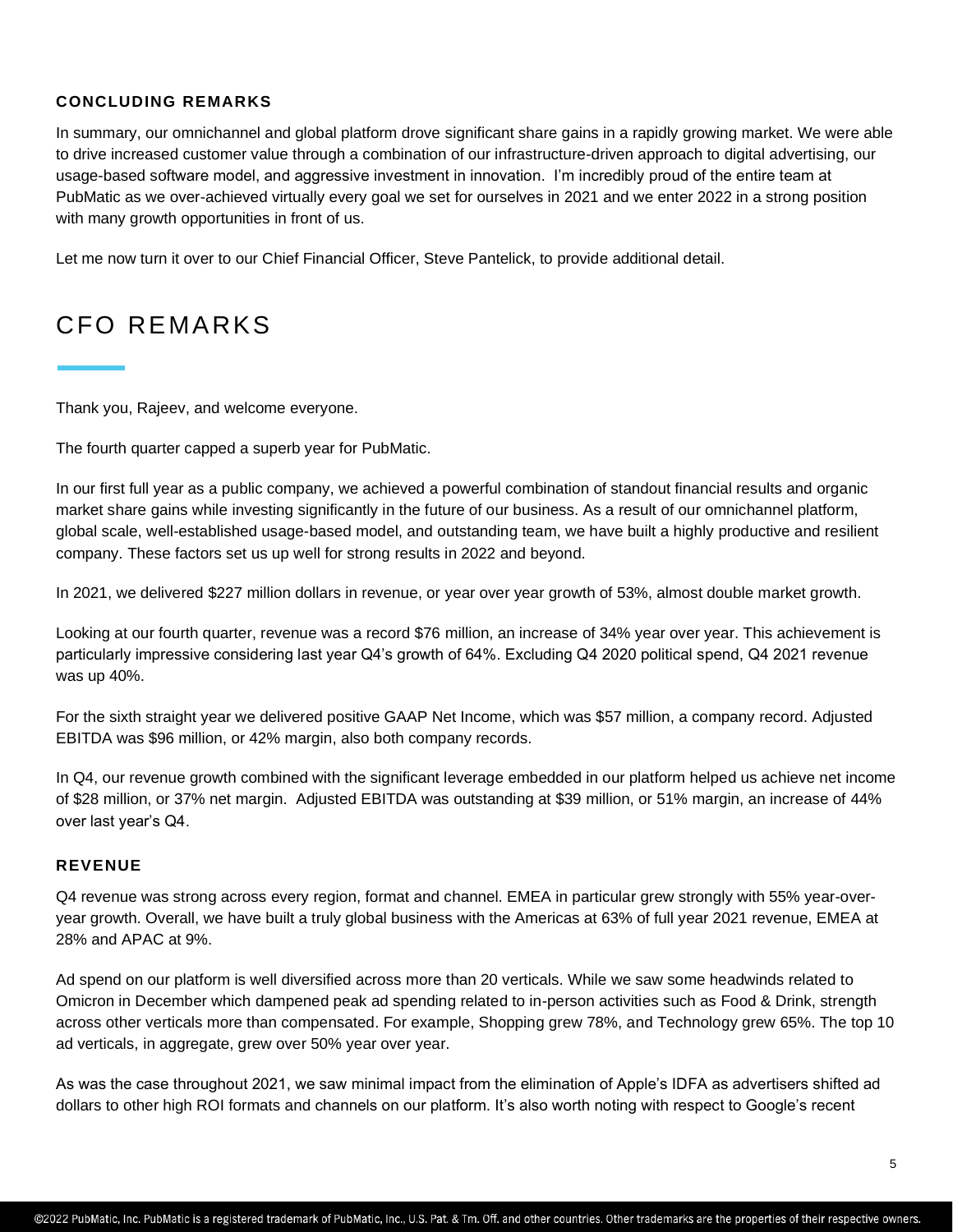announcement of the deprecation of Android Advertising ID in two years, we expect the impact to be negligible for the same reason.

During Q4, more than 60,000 advertisers placed ads programmatically via our platform. This scale combined with our real-time bidded marketplace delivers multiple bids per impression for our publishers' ad inventory powering our robust, resilient platform.

Revenues for our mobile and omnichannel video businesses grew 41% year-over-year and accounted for 67% of our total revenues in Q4. This growth was on top of the prior year's growth of more than 100%. Our CTV business, inclusive of OTT, grew more than 6 times over last year Q4. In the quarter, 167 publishers programmatically monetized CTV inventory, up from 154 publishers in Q3. Our total desktop business comprised of display and online video also performed well with revenue up 26% year over year on top of the prior year's 28% growth.

Favorable mix trends contributed to higher overall CPMs on our platform for Q4 and the full year on a year over year basis which is similar to what we saw in 2020.

Revenues related to Yahoo, formerly Verizon Media Group, across all formats and channels, grew more than 30% year over year and represented approximately 16% of our total revenues in the fourth quarter down from 25% of revenue in Q4 2019.

Supply Path Optimization relationships play an important role in terms of growth and revenue stickiness as advertisers and agencies expand usage of our platform. In Q4 we continued to sign new SPO deals, renew existing agreements and grow ad spending via these deals. Our multi-year success with SPO supports further investment behind this opportunity, and we are building more tools to allow buyers to interact with us to find the right audiences and media on our platform.

Q4 SPO represented over 25% of total ad spending in the quarter. As SPO activity becomes a larger share of our overall spend, we anticipate trends will increasingly exhibit seasonal patterns. All else being equal, SPO's share of total activity will generally be lowest in Q1 and then sequentially ramp up over the course of the year as agencies and advertisers execute their annual investment plans.

Our land and expand strategy drove incremental impressions from our existing publishers. In addition to our core platform offerings, products like OpenWrap, Identity Hub and Audience Encore provide upsell opportunities. As we expand our product footprint, customers increasingly rely on us for more innovation. We plan to expand our investments in these market leading products to further develop our data and monetization advantages.

An important indicator of publisher satisfaction and usage of our platform is net dollar-based retention. For full year 2021, this metric was outstanding at 149%, compared to 122% for 2020. It will naturally normalize and come down from this level once Q2 2020 results are no longer in the comparison set.

#### **GROSS MARGIN**

Our long-term strategy of owning and operating our infrastructure enables us to reduce our unit costs while improving customer outcomes.

For the full year 2021, we processed over 90 trillion impressions, nearly double the prior year. Since Q1 2020, we have reduced our cost of revenue per million impressions processed by nearly 50%. Our ability to drive operational efficiencies has translated into a significant competitive advantage for us which compounds over time.

To give you a sense of the magnitude of these savings, if our cost reduction had been 25%, or half the rate that we actually achieved, our 2021 cost of revenue would have been \$20 million higher. We have reinvested these savings into growth initiatives and increased our profit and cash flow.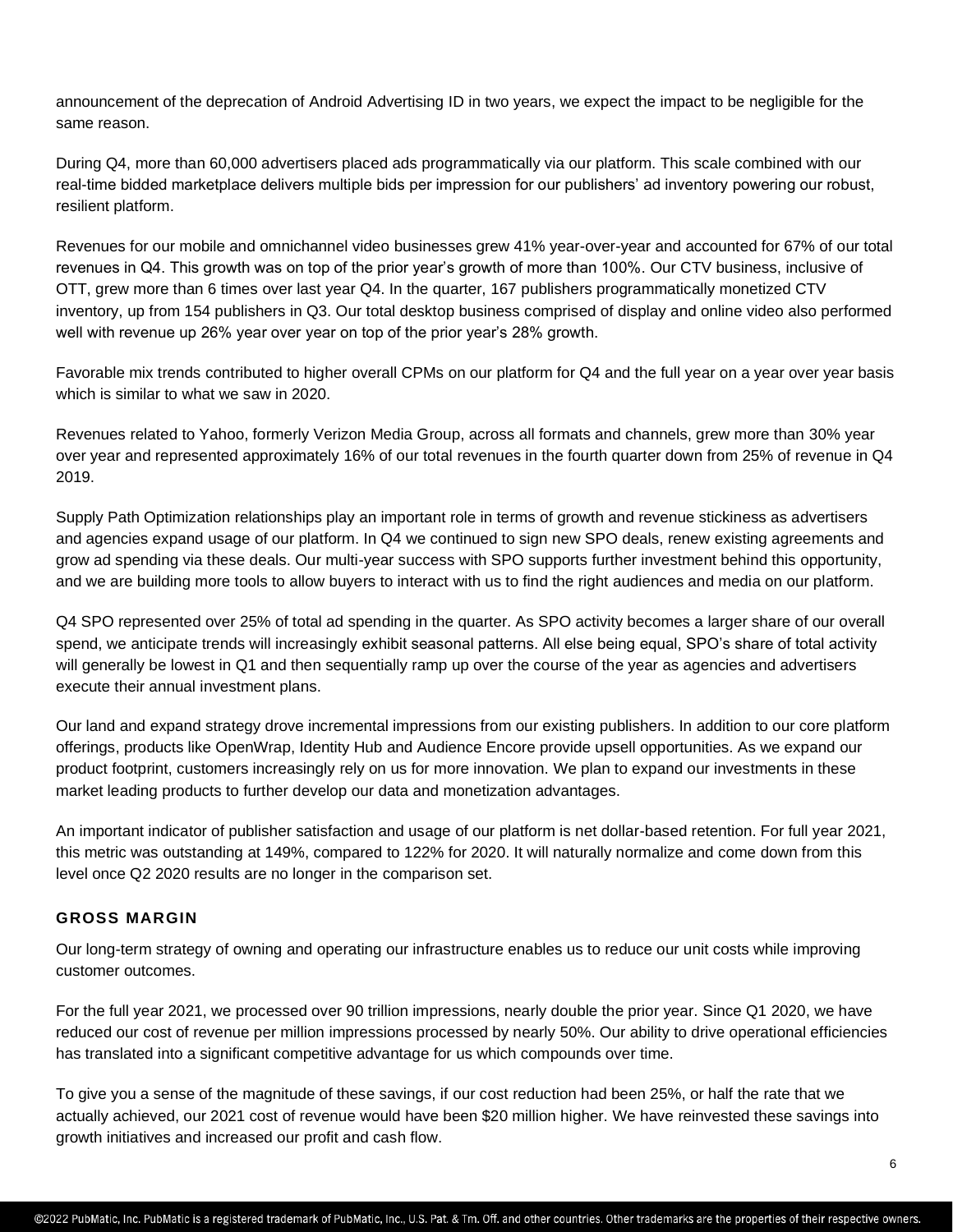With the benefit of scale, increased usage of our platform, and our long-term focus on efficiency we achieved a 78% gross margin in the fourth quarter and 74% for the full year. As has been the case historically, there will be some quarter-toquarter variability of our gross margins due to the timing of investments and seasonal ad spend. We anticipate continuing our full-year gross margins well ahead of pre-pandemic levels.

#### **OPERATING EXPENSES**

Moving on to operating expenses. In support of our growth goals, we successfully increased our global team by 30% in 2021 with the vast majority of hires in Technology and Development. As a mission-driven company with an employeecentric culture, we added outstanding new team members despite the challenges presented by the pandemic.

In Q4, the combination of increased headcount for growth, incremental public company costs and stock-based compensation, resulted in operating expenses of \$31 million, up 36% year over year. Excluding stock-based compensation Q4 operating expenses increased 27%. On a full year basis, operating expenses increased 45% or \$110 million. Excluding stock-based compensation, 2021's operating expenses were \$96 million up 33% year-over-year.

#### **NET INCOME AND ADJUSTED EBITDA**

Rapid revenue growth, operational efficiencies, and ongoing benefits from investments in our business resulted in GAAP net income in the fourth quarter of \$28 million and \$57 million for the full year, more than double 2020's net income. Note, Q4 and full year 2021 included an unrealized gain on equity investments of approximately \$5 million.

Q4 and full year 2021 GAAP diluted EPS was \$0.50 and \$1.00 respectively.

Non-GAAP net income, which adjusts for stock-based compensation, the unrealized gain on equity investments, and related income tax effects, was \$27 million in Q4 and \$65 million for full year 2021.

Non-GAAP diluted EPS for Q4 and full-year 2021 was \$0.48 and \$1.14, respectively.

#### **BALANCE SHEET AND CASH**

With respect to our cash generation, we stand out as one of the few technology companies that have demonstrated we can both grow rapidly and produce cash flow.

For the full year 2021, net cash provided by operating activities was \$89 million and free cash flow was \$49 million. We achieved these exceptional results after funding significant investments for future growth, comprised of \$40 million in capex and capitalized software development costs and a 30% increase in our global team.

We ended the year in a very strong cash and liquidity position with cash, cash equivalents and marketable securities of \$160 million, an increase of approximately 60% from year end 2020.

We have no debt on our balance sheet.

#### **FINANCIAL OUTLOOK**

Turning to our outlook.

As Rajeev outlined, we have numerous paths in 2022 to achieve our 25% revenue growth target while delivering strong profits and cash flow.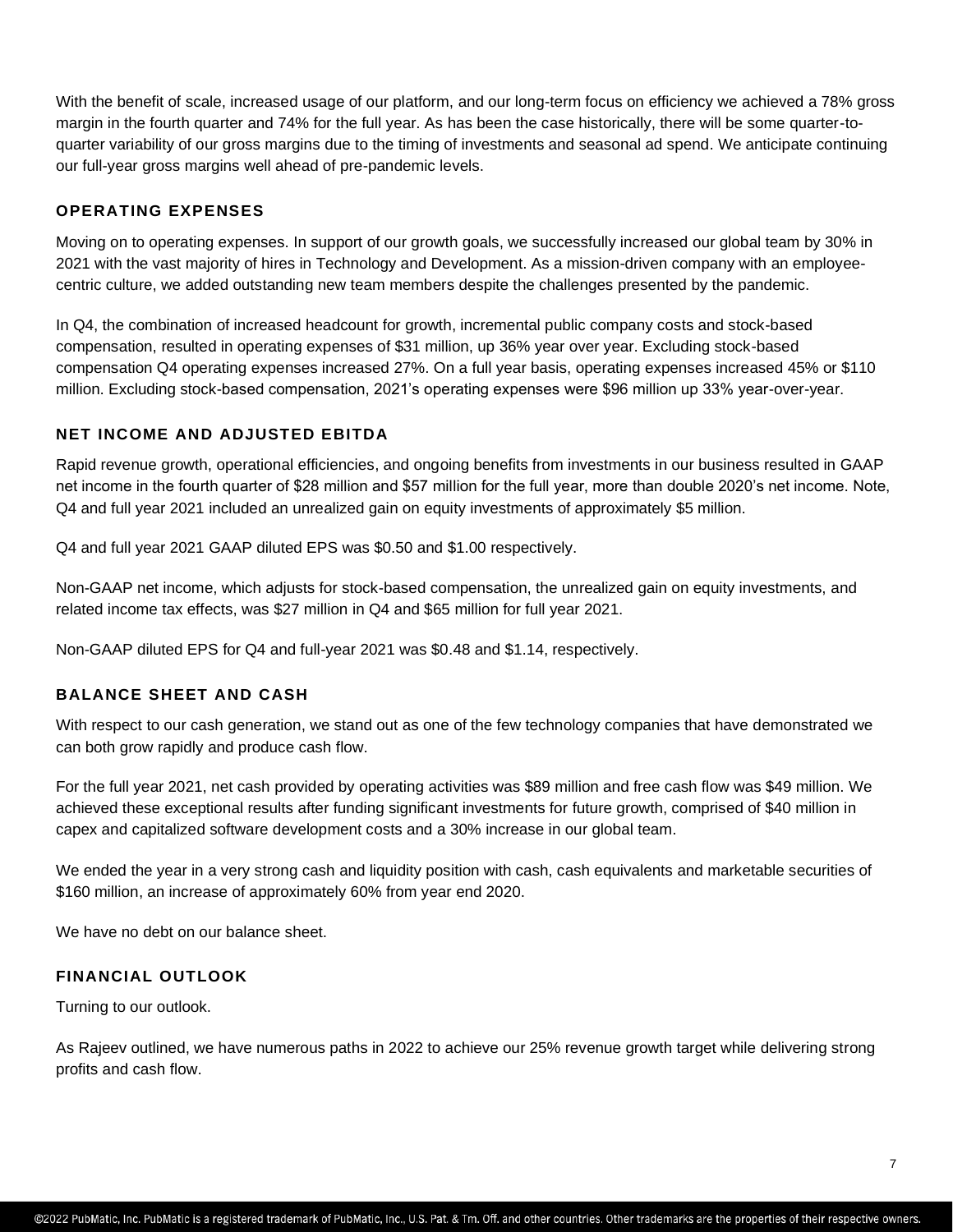Over the past two years, we have bolstered our financial strength and increased our market share. In addition, the addressable market opportunity has grown due to permanent consumer behavior changes towards more online activity. These factors contribute to our growing confidence in our business.

For the full year 2022, we expect revenue between \$282 and \$286 million, representing 25% year over year growth at the mid-point. Based on the latest market growth projections, we anticipate continued market share gains. For Q1 2022, we anticipate revenue to be in the range of \$53 to \$55 million, or 25% year over year growth at the mid-point. As a reminder we had a very strong Q1 last year with 54% growth. On a two-year stacked basis, this translates to 79% growth for the two-year period.

Note, we are taking a slightly cautious stance on our guidance as the December Omicron overhang on selected ad verticals extended into early Q1.

Looking ahead, we are excited about the number and magnitude of growth opportunities in front of us. Accordingly, we are accelerating our investments in a number of areas. Our track record demonstrates that we are adept at identifying new investment areas and bringing them to fruition.

At the top of our list is stepped-up investment in our innovation growth engine. Over the next 12 to 18 months, we plan on doubling our technology organization with the majority of new hires to be added in our India technology center. For a frame of reference, over the last two years, we increased our India headcount by 80% and have already seen a terrific return on investment from these efforts.

We also plan to add key go-to-market team members across the globe to continue driving new product adoption and new market expansion. Our EMEA and APAC businesses are growing rapidly and are still in the early days of their growth, and therefore warrant investment now for long term market share gains.

On a full-year basis, we anticipate that operating expenses will increase at roughly a similar rate to the 2021 increase with some quarter-to-quarter variability as the year progresses based on timing of hiring and investments. Included in our estimate of expense growth are incremental operating costs related to new offices we are adding, office reopenings and significantly higher travel and entertainment expenses as our team re-engages in person with customers around the globe.

We estimate these incremental costs in the range of \$6 to \$8 million for the full year.

Overall, what is clear is that our business is emerging from the pandemic with structurally higher levels of profitability than prior to the pandemic. We anticipate our full-year gross margin to remain above its pre-pandemic level and our 2022 adjusted EBITDA margin to be nearly double its pre-pandemic level.

Given our revenue guidance, our planned level of investment, and incremental costs from reopening, we expect our full year Adjusted EBITDA between \$101 and \$106 million or approximately 36% to 37% margin. In line with earlier comments on expense phasing and typical seasonal ad spending levels, we expect Adjusted EBITDA in the first quarter between \$14 and \$16 million, or approximately 27% to 29% margin.

We anticipate capex to be \$30 to \$33 million for the full year. In 2022, the nature of our capex investment is changing, from primarily capacity-driven to an even mix of both capacity and capability-driven investment so we can process more data, execute more Private Marketplace deals, process more CTV and online video transactions, and continue to lead the market with respect to Supply Path Optimization.

In terms of projected impressions processed, we anticipate an increase of more than 50% versus 2021.